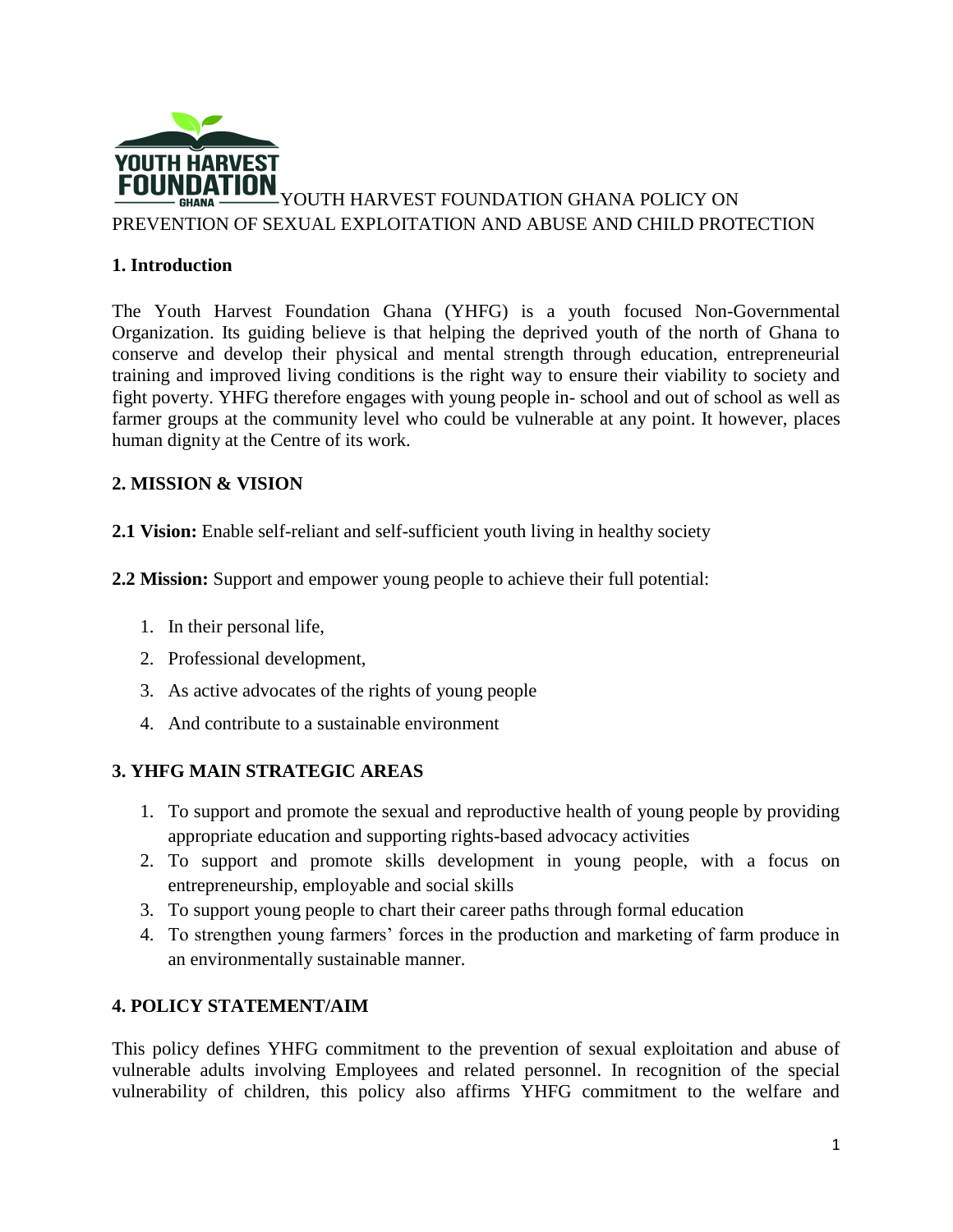protection from sexual exploitation and all forms of abuse of children, involving Employees and related personnel.

YHFG has a zero tolerance towards sexual exploitation and abuse and child abuse. It takes seriously all concerns and complaints about sexual exploitation and abuse and child abuse involving Employees and related personnel. YHFG initiates investigations of complaints that indicate a possible violation of this policy and takes appropriate disciplinary action as warranted.

### **5.0 Scope of Application**

The policy applies to all YHFG Employees and its Related Personnel

### **6.0 Definitions of terms under this policy**

#### 6.1Children and vulnerable adults

A child is any individual under the age of 18, irrespective of local country definition of when a child reaches adulthood.

Vulnerable adults are defined as those aged over 18 years and identify themselves as unable to take care of themselves or protect themselves from harm or exploitation; or who, due to their gender, mental or of physical health, disability, ethnicity, religious identity, sexual orientation, economic or social status, or as a result of disasters and conflicts are deemed to be at risk.

#### 6.2 Sexual Exploitation

Sexual exploitation is defined as any actual or attempted abuse of a position of vulnerability, differential power, or trust, for sexual purposes, including, but not limited to, profiting monetarily, socially or politically from the sexual exploitation of another.

#### 6.3 Sexual Abuse

Sexual abuse is the actual or threatened physical intrusion of sexual nature, whether by force or coercive conditions.

6.4 Child exploitation and abuse (involves one or more of the following)

**a.** Physical abuse

Physical abuse occurs when a person purposely injures or threatens to injure a child or young person. This may be in the form punching, slapping, kicking, burning, grabbing or shaking. The injury may take the form of bruises, cuts, burns or fracture.

#### **b.** Emotional abuse

Emotional abuse is inappropriate verbal or symbolic acts toward a child or a pattern of failure over time to provide a child with adequate non-physical nurture and emotional availability. Such acts have a high probability of damaging a child's self- esteem or social competence.

#### **c.** Child Sexual Abuse

Child sexual abuse is the involvement of a child in sexual activity that he/ she does not fully comprehend, give informed consent to, or for which he/ she is not developmentally prepared and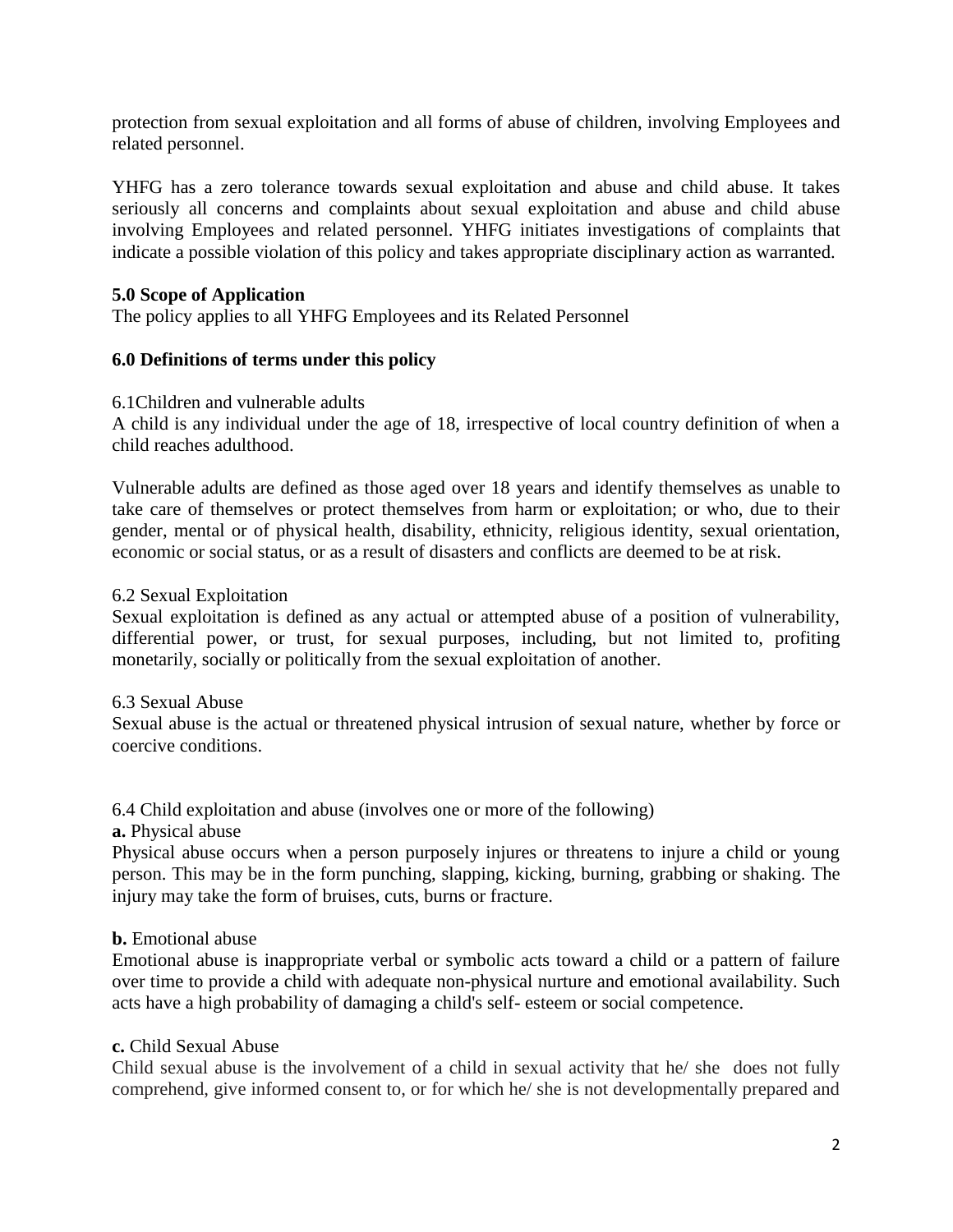cannot give consent, or that violates the laws or social taboos of society. It is evidenced by an activity between a child and an adult or another child who by age or development is in a relationship of responsibility, trust or power, the activity being intended to gratify or satisfy the needs of the other person. It may include, but not limited to, the inducement or coercion of a child to engage in any unlawful sexual activity, the exploitative use of a child in prostitution or other lawful sexual practices or the exploitative use of pornographic performances and materials.

### **6.5** Sexual Exploitation and abuse

Use of the term "Sexual exploitation and abuse" throughout this policy refers to children as well as vulnerable adults.

### **6.6** YHFG Employees and Related Personnel

The term "YHFG Employees and Related Personnel includes all employees of YHFG and our target beneficiaries. The term also includes Board of Trustees, Volunteers, interns and international and local partners, in addition to individual and corporate contractors of these entities and related personnel.

## **7. Core Principles**

YHFG is committed to the Six Core Principles of the UN Secretary-General's Bulletin on Special Measures for Protection from Sexual Exploitation and Abuse (ST/SGB/2003/13). In order to protect the most vulnerable population particularly vulnerable adults and children the six core principles must be adhered to:

7.1 Sexual exploitation and abuse and child abuse by YHFG Employees and Related Personnel constitute acts of gross misconduct and are therefore grounds for termination of employment.

7.2 Sexual **activity** with children (persons under the age of 18) is prohibited regardless of the age of the majority or age of consent locally. Mistaken belief in the age of the child is not a defense. 7.3 Exchange of money, employment, goods, or services for sex, including sexual favours or other forms of humiliating, degrading or exploitative behavior by YHFG Employees and Related Personnel is prohibited. This includes the exchange of assistance that is due to programme participants.

7.4 Sexual relationship between YHFG Employees/Related Personnel and programme participants are strongly discouraged since they are based on inherently unequal power dynamics. Such relationships undermine the credibility and integrity of YHFG's work.

7.5 Where an Employee of YHFG or Related Personnel develops concerns or suspicions regarding sexual abuse or exploitation and child abuse by fellow worker, whether in YHFG or not, he or she must immediately report such concerns through the established agency reporting mechanisms.

7.6 YHFG Employees and Related Personnel are obliged to create and maintain an environment that prevents sexual exploitation and abuse and child abuse and promotes the implementation of this policy. YHFG Managers at all levels have particular responsibilities to support and develop systems, which maintain this environment.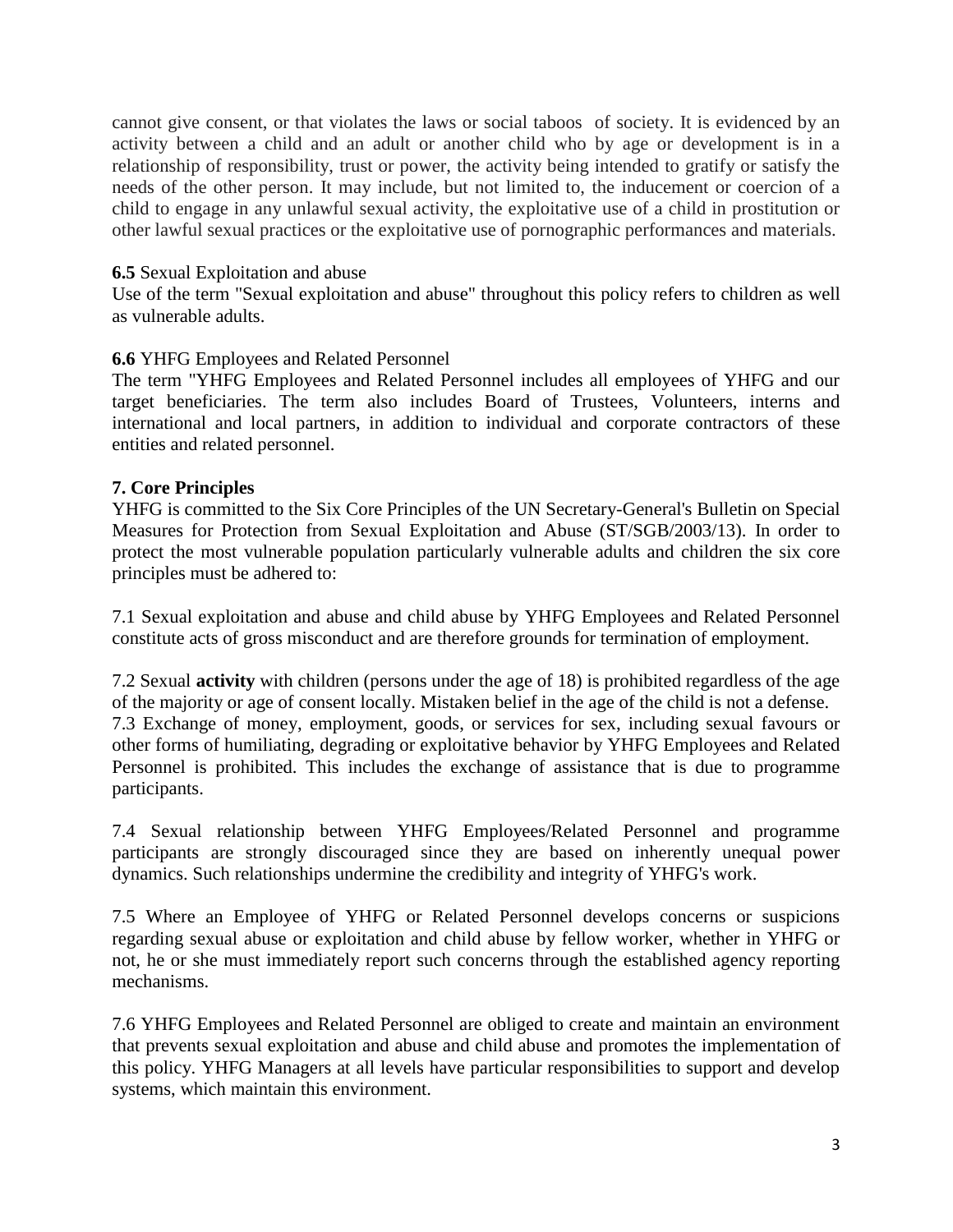### **8. Commitments**

YHFG is dedicated to fulfilling the six Core Principles through implementation of the following commitments. This include time-bound, measurable indicators of progress to enable entities of YHFG and others to monitor YHGF performance.

8.1 YHFG will incorporate standards on sexual exploitation and abuse and child protection in relevant codes of conduct and in induction materials and training courses for YHFG Employees and Related Personnel, including specific provisions for child sexual exploitation and abuse.

8.2 Ensure that complaint mechanisms for reporting sexual exploitation and abuse and child abuse are accessible and that YHFG focal points for receiving complaints understand how to discharge their duties. This should include a documented reporting procedure in a relevant local language for sexual exploitation and abuse and child abuse allegations and policy for noncompliance in, including available sanctions for breaches.

8.3 YHFG will investigate allegations of sexual exploitation and abuse and child abuse in a timely and professional manner. This include the use of appropriate interviewing practices with complainants and witnesses, particularly with children. Engage professional investigators or secure investigative expertise as appropriate.

8.4 YHFG will provide support and assistance to complainants of sexual exploitation and abuse or child abuse. This may include medical treatment, legal assistance and psychosocial support as appropriate and according to the wants and needs of the survivor whilst also taking account of confidentiality, cultural sensitivity and survivor safety.

8.5 Take swift and appropriate action including legal action when required, against YHFG Employee and Related Personnel who commit sexual exploitation and abuse and child abuse. This may include administrative or disciplinary action, and/or referral to the relevant authorities for appropriate action, including criminal prosecution, in the abuser's country of origin as well as the host country

8.6 Take appropriate actions to the best of YHFG's abilities to protect persons from retaliation where allegations of sexual exploitation and abuse or child abuse are reported involving YHFG Employees or Related Personnel.

#### 9. **YHFG Employee and Related Personnel Standards**

YHFG ability to achieve its vision and mission depends upon the individual and collaborative efforts of all YHFG Employees and Related Personnel. Therefore, all YHFG Employees and Related Personnel must uphold and promote the highest standards of ethical and professional conduct and abide by YHFG policies. This policy sets the minimum standards to be followed by all YHFG Employees and Related Personnel to protect programme participants and communities from sexual exploitation and abuse and child abuse by YHFG Employees and Related Personnel. Any violation of these standards is a serious concern and may result in disciplinary action, up to and including dismissal, in accordance with disciplinary procedures of each YHFG International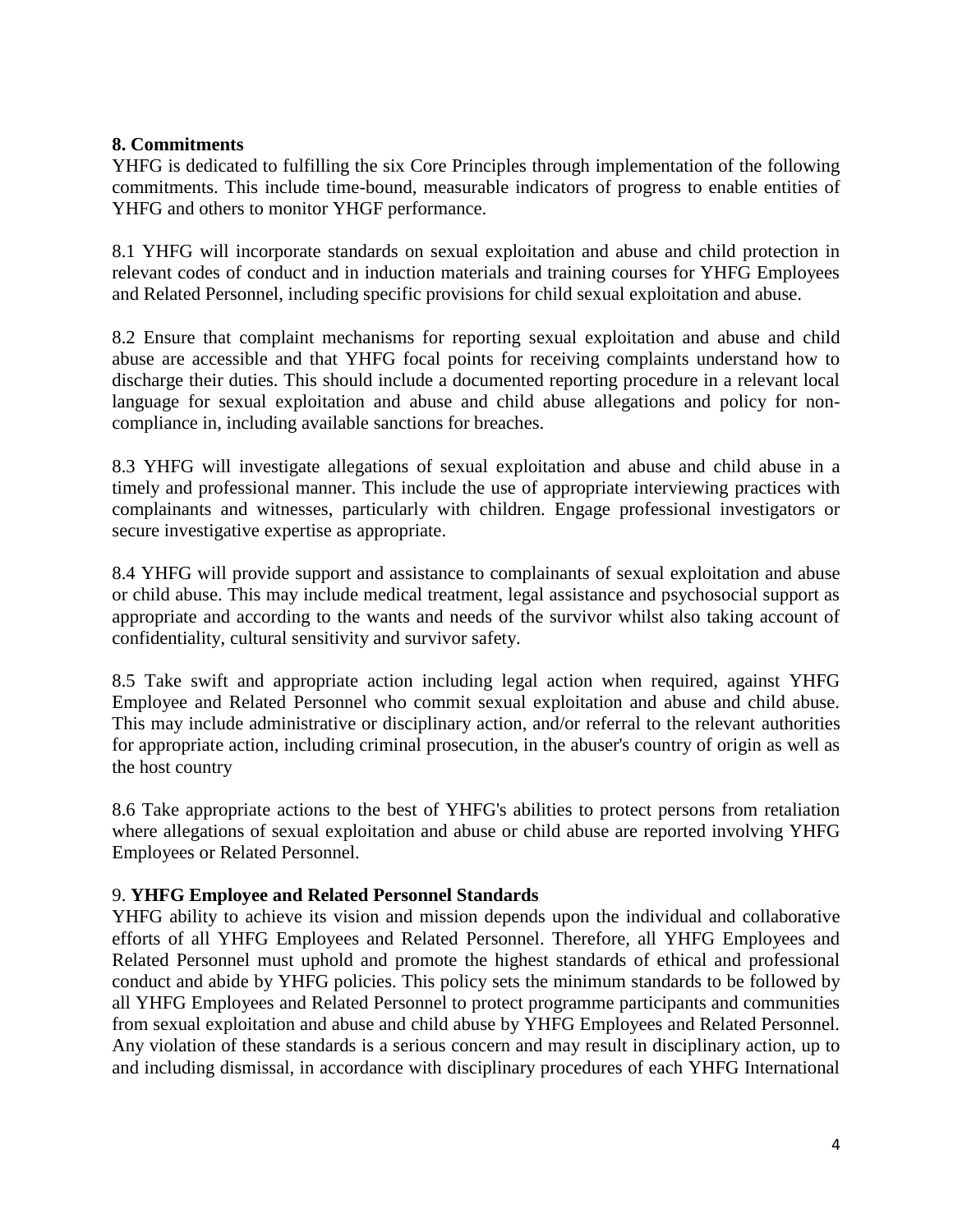Member or Affiliate and applicable laws. All YHFG Employees and Related Personnel must sign these standards

9.1 YHFG Employees and Related Personnel will not request any service or sexual favor from participants of YHFG programs, children or others in the communities in which YHFG works, in return for protection or assistance, and will not engage in sexually exploitative or abusive relationships.

9.2 YHFG Employees and Related Personnel will not exchange money, employment, goods or services for sex, including sexual favors or other forms of humiliating, degrading or exploitative behavior. This prohibition against exchange of money for sex means YHFG Employees and Related Personnel may not engage the services of sex workers.

9.3 YHFG Employees and Related Personnel must refrain from sexual activity with any person under the age of 18, regardless of the local age of consent, i.e. the local or national laws of the country in which the employee works. Ignorance or mistaken belief of the child's age is not a defense. Failure to report such a relationship may lead to disciplinary action pursuant to YHFG's policies and procedures.

9.4 YHFG Employees and Related Personnel will not support or take part in any form of sexual exploitative or abusive activities, including, for example, child pornography or trafficking of human beings.

9.5 YHFG Employees and Related Personnel will treat all children with respect and not use language or behavior towards children that is inappropriate, harassing, abusive, sexually provocative, demeaning or culturally inappropriate.

9.6 YHFG Employees and Related Personnel will protect, manage and utilize YHFG human, financial and material resources appropriately and will never use YHFG resources, including the use of computers, cameras, mobile phones or social media, to exploit or harass participants of YHFG programs, children or others in the communities in which YHFG works.

9.7 When photographing or filming a child for work-related purposes, YHFG Employees and Related Personnel will:

- Comply with local traditions or restrictions for reproducing personal images,
- Obtain informed consent from the parent or guardian of child, before photographing or filming a child, explaining how the photograph of film will be used.
- Ensure photographs, films, videos and DVDs present children in a dignified and respectful manner and not in a vulnerable or submissive manner.
- Ensure file labels do not reveal identifying information about a child.

9.8 Wherever possible, YHFG Employees and Related Personnel should work with another adult present when working with children.